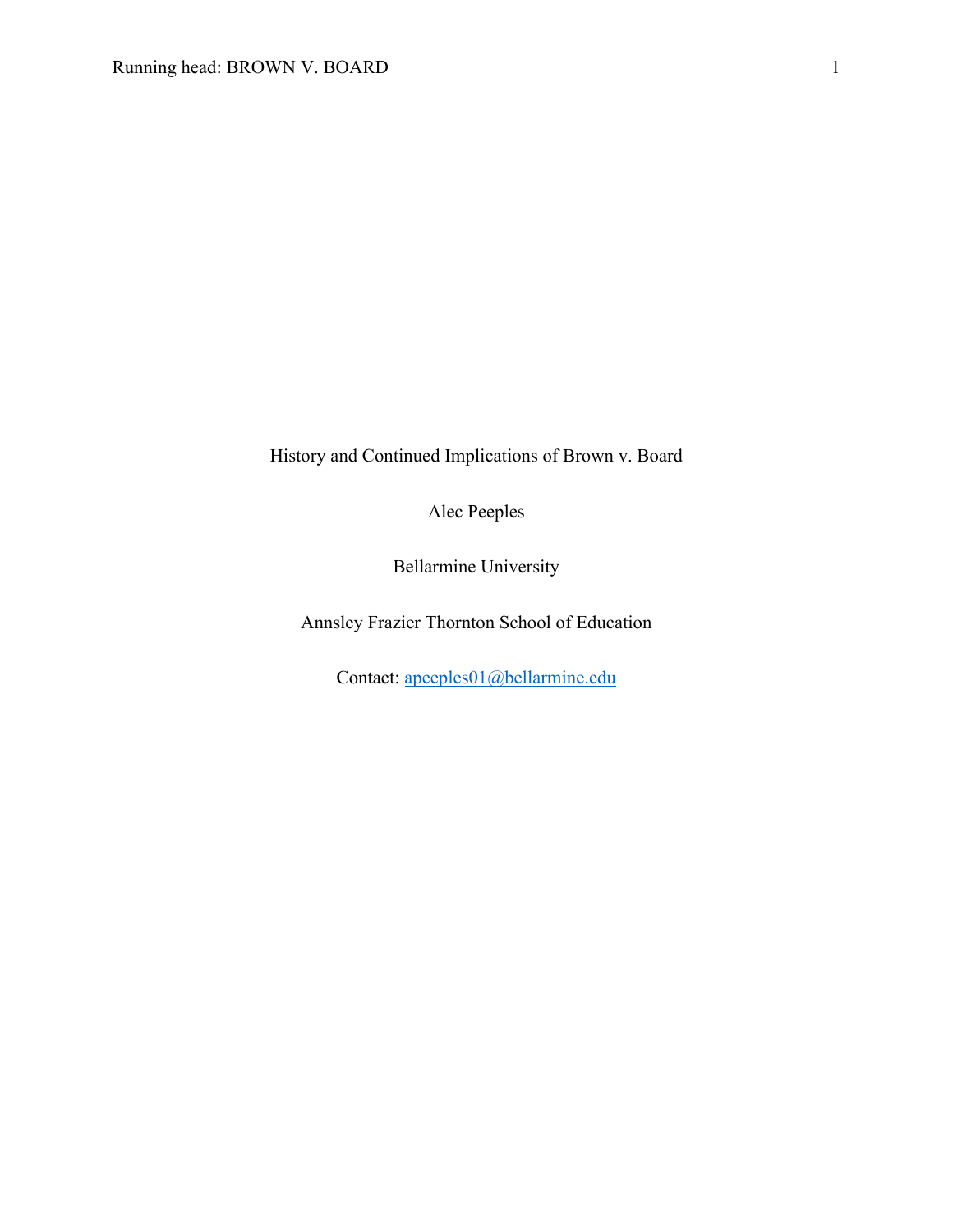#### **Abstract**

Social justice relates to equal sharing or distribution of opportunities in a community, which in turn leads to equity and parity in wealth and privilege. Higher education is the connection between the citizenry and the kind of professional or vocational opportunities that can ensure the equal sharing of opportunities (Sumida & Abeita, 2018). This paper will explore the seminal legal case *Brown v. Board of Education of Topeka*, with a focus on its impact on higher education in America and its social justice implications over half a century after its holding was issued in 1954. Notably, the case did not per se address the issue of higher education, as it limited itself to segregation at the elementary education level. However, the case established "equal opportunity" as a symbolic victory in American progress. Through examining the history of the case, this paper will establish "equal opportunity" as a myth perpetuated to make the current marketization of higher education more palatable. It must be noted that a morally arbitrary market cannot create equity in any way, especially in education. Through symbolic victories such as *Brown v. Board of Education*, the American state can claim progress without addressing the gross inequalities created through unchecked market forces. *Brown v. Board of Education of Topeka* and its aftermath both shine a light on the historical lack of social justice in higher education and how a cycle of inequity simply cannot be reformed through legislation to reshape social structures.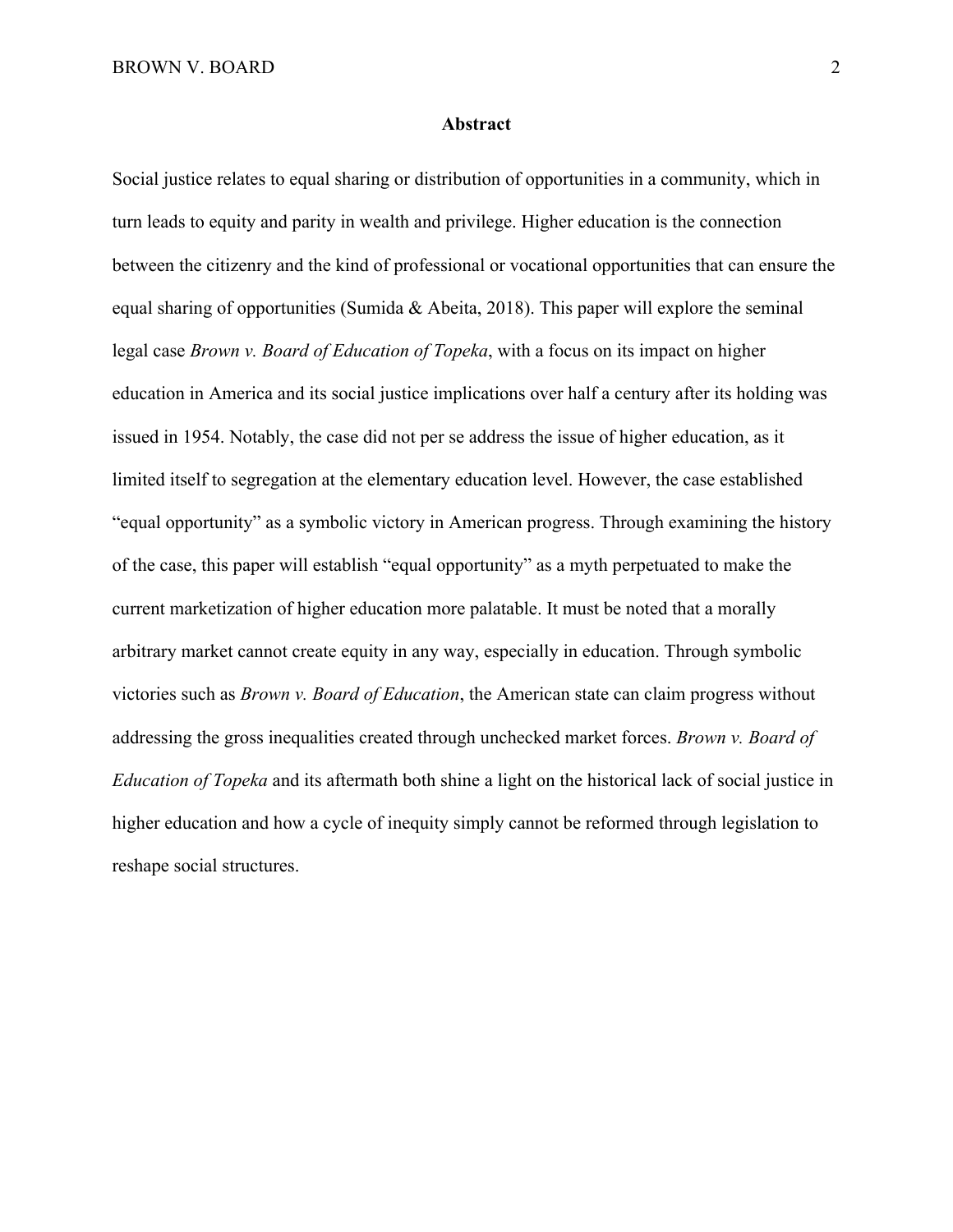#### **History and Continued Implications of Brown v. Board**

## **Historical Origins of the Law**

The concept of all men being born equal was a supposed pillar of the birth of the United States, yet express opposition to that concept is the basis of the case law enshrined in *Brown v. Board of Education of Topeka*. Racism and racial discrimination were an integral part of independent America, with the nation continuing the practice of slavery and the slave trade for almost a century after independence (Deibel, 2016). Slavery only ended after a devastating war that created a divide that still exists today. The compromises made to unite the nation after the Civil War inform the historical origins of various case laws that provide the foundation for the concept of "equal opportunity." During the era following the Civil War, the Supreme Court and State legislatures created laws, rules, and regulations designed to erode social justice in the community generally, including in the education sector (Deibel, 2016; Brown & Brown, 2017).

These landmark decisions included *Plessy v. Ferguson* in 1896 that provided for the "separate but equal" doctrine upon which school segregation would be built. A unique example relating to higher education is the case *Berea College v. Kentucky* in 1908, where the Supreme Court upheld a state law that expressly prohibited private colleges from admitting both Black and White students (Berea College v. Kentucky, 1908). *Berea College v. Kentucky* suggested that segregation in elementary education was a pretext for preventing parity in higher education. Elementary schools provided a soft underbelly where racial discrimination could be applied to limit if not curtail the chances of Black students of eventually attaining higher education. Segregation at the elementary level adversely affected Black students psychologically and academically, which limited their chances of enrolling or excelling in higher education (Brown & Brown, 2017).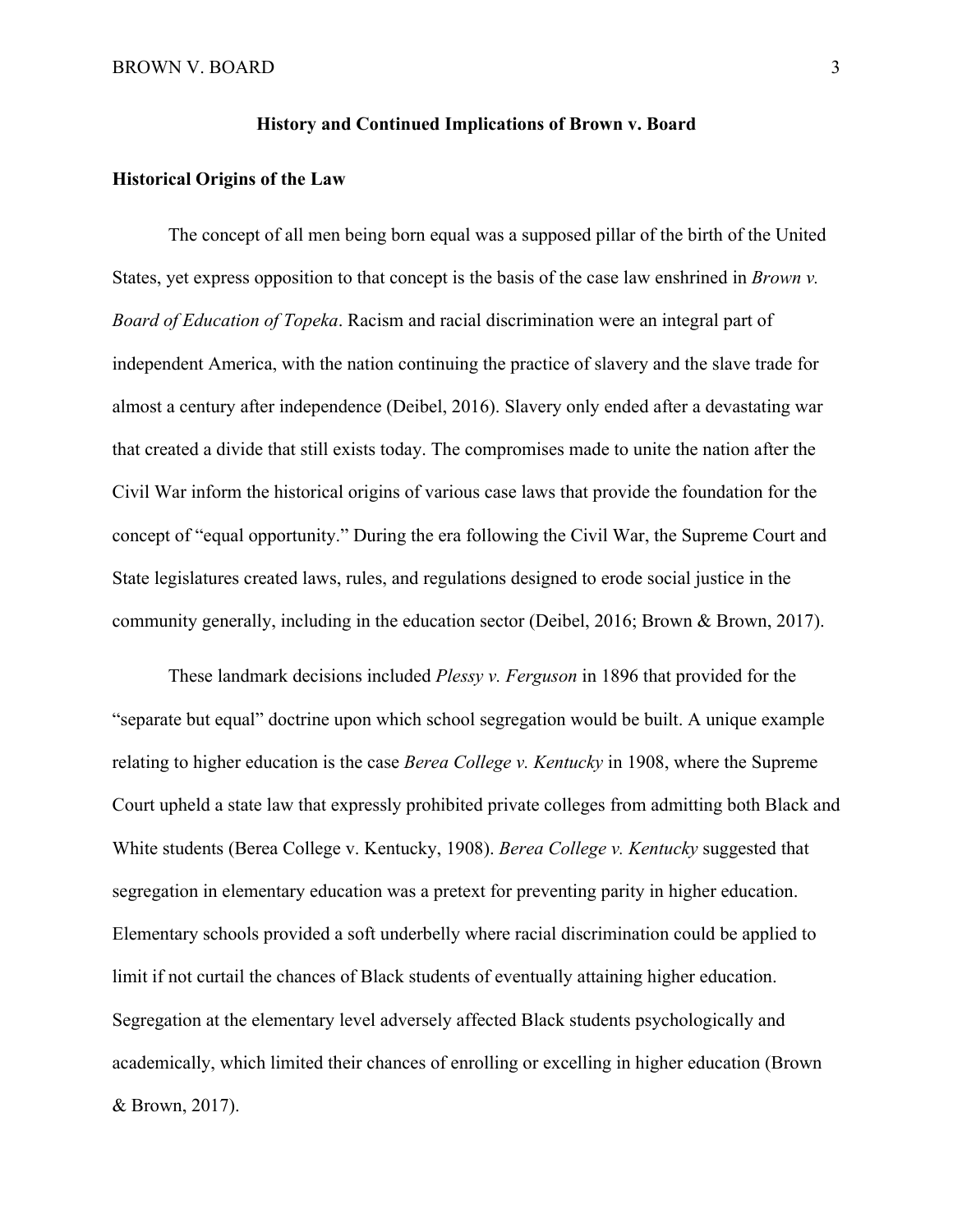Finally, the historical origins of *Brown v. Board of Education of Topeka* are closely intertwined with politics. As discussed in the section above, politics and the need to placate the South after the Civil War led to the state laws and judicial precedent that legalized school segregation (Brown v. Board of Education, 1954). By the 1950s, international politics took precedent over local politics, paving way for *Brown v. Board of Education of Topeka*. During the Second World War and the subsequent Cold War, the United States presented itself as a global champion of social justice, freedom, and equality (Romanelli & Tomio, 2017). However, this message contrasted sharply with news about racial discrimination and injustice in America. The nation could not argue that the atrocities occurring against minorities were anything other than intentional, considering that the federal laws enshrined in Supreme Court judicial precedent supported de facto racial discrimination.

## **Legal Review**

From a judicial perspective, *Brown v. Board of Education of Topeka* was less about creating new laws than it was about undoing bad laws. The case was about the Supreme Court backtracking from its early holdings that had cemented school segregation in America (Brown v. Board of Education, 1954). Equality as a legal issue was already settled by the Equal Protection Clause of the 14th Amendment of the US Constitution as ratified in 1868 (Voros, 2017). Using its constitutional interpretation powers, the Supreme Court undid the Equal Protection Clause through holdings in cases such as *Plessy v. Ferguson* in 1896, which expanded the Equal Protection Clause to mean separate facilities but of equal quality. Similarly, *Cumming v. Richmond County Board of Education* in 1899 sanctioned state education laws that expressly contradicted the Equal Protection Clause by providing for school segregation (Cumming v. Richmond County Board of Education, 1899). Finally, and perhaps most blatantly, there was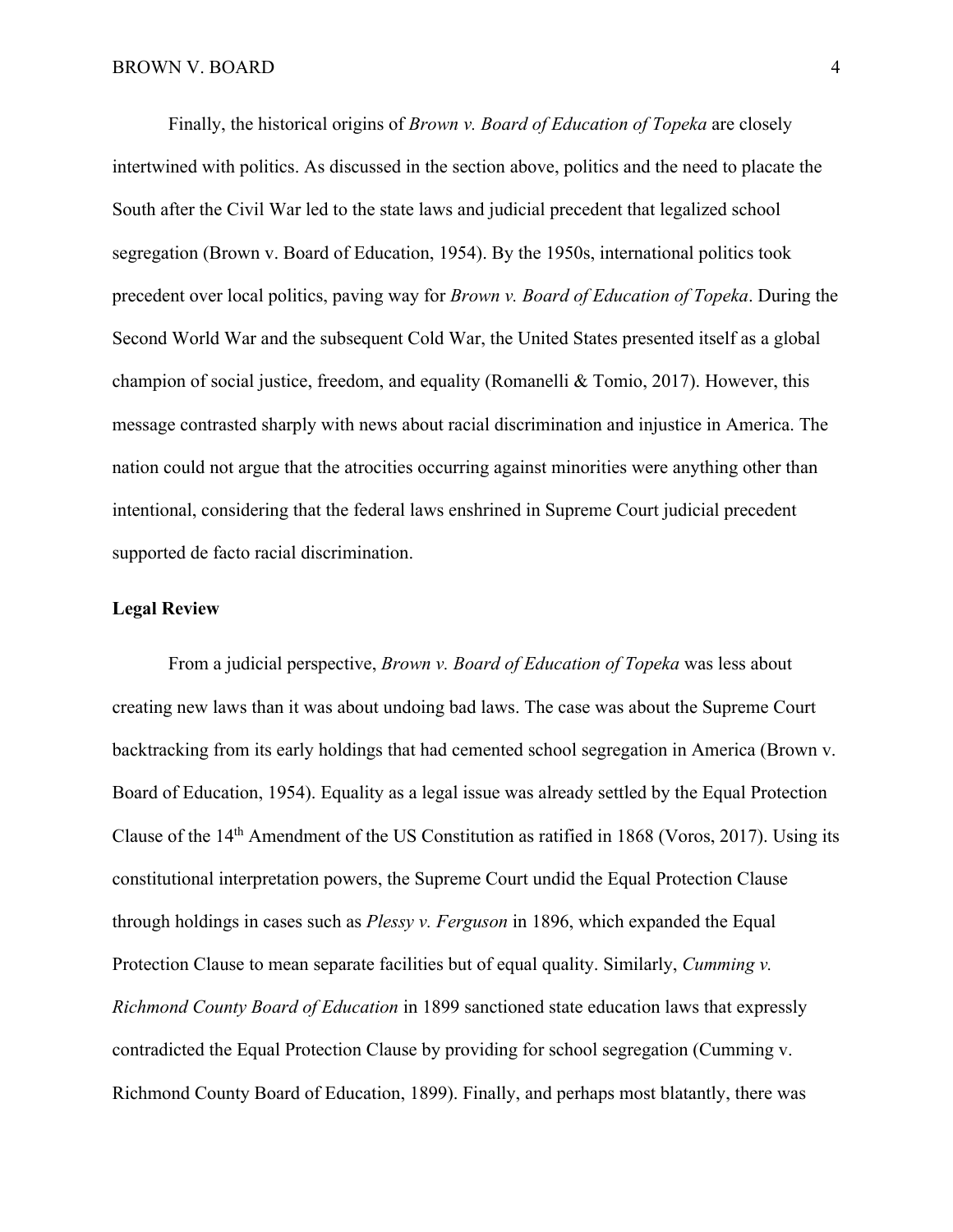*Berea College v. Kentucky* in 1908 that supported a law that made Black and White students studying together illegal (Berea College v. Kentucky, 1908). Therefore, *Brown v. Board of Education of Topeka* was not a result of impeccable legal arguments of judicial courage but rather the correction of a reprehensible set of judicial errors.

#### **Current Research: Impact of** *Brown v. Board of Education of Topeka* **on Higher Education**

# **Trickle-Up Integration**

Research shows that the elementary education level integration created by the Brown case led to a trickle-up effect, resulting in more Black students attending predominantly White institutions (PWIs). According to Strayhorn and Johnson (2014), in the early 1950s, almost all Black students attended historically Black colleges and universities (HBCUs). By 1960, only 70% of Black students attended HBCUs, which reflects the impact of the Brown case. By the turn of the 21st century, the number of Black students in HBCUs had been reduced by a further 20%.

Similarly, according to Stallion (2013), the Brown Cases, more so Brown II of 1955, had an impact beyond elementary education, as it affected the enrollment of Black students in PWIs. The 1955 extension of *Brown v. Board of Education of Topeka* provided that all schools should take measures to implement desegregation. According to Stallion (2013), some institutions sought to move the Supreme Court to clarify that universities and colleges were not included in the desegregation ruling of Brown II. However, the Supreme Court declined to take the case, a decision that extended the desegregation impact of Brown II to PWIs.

Subsequently, White colleges and universities commenced admitting Black students. Indeed, some PWIs began applying affirmative action to increase the rate of enrollment of Black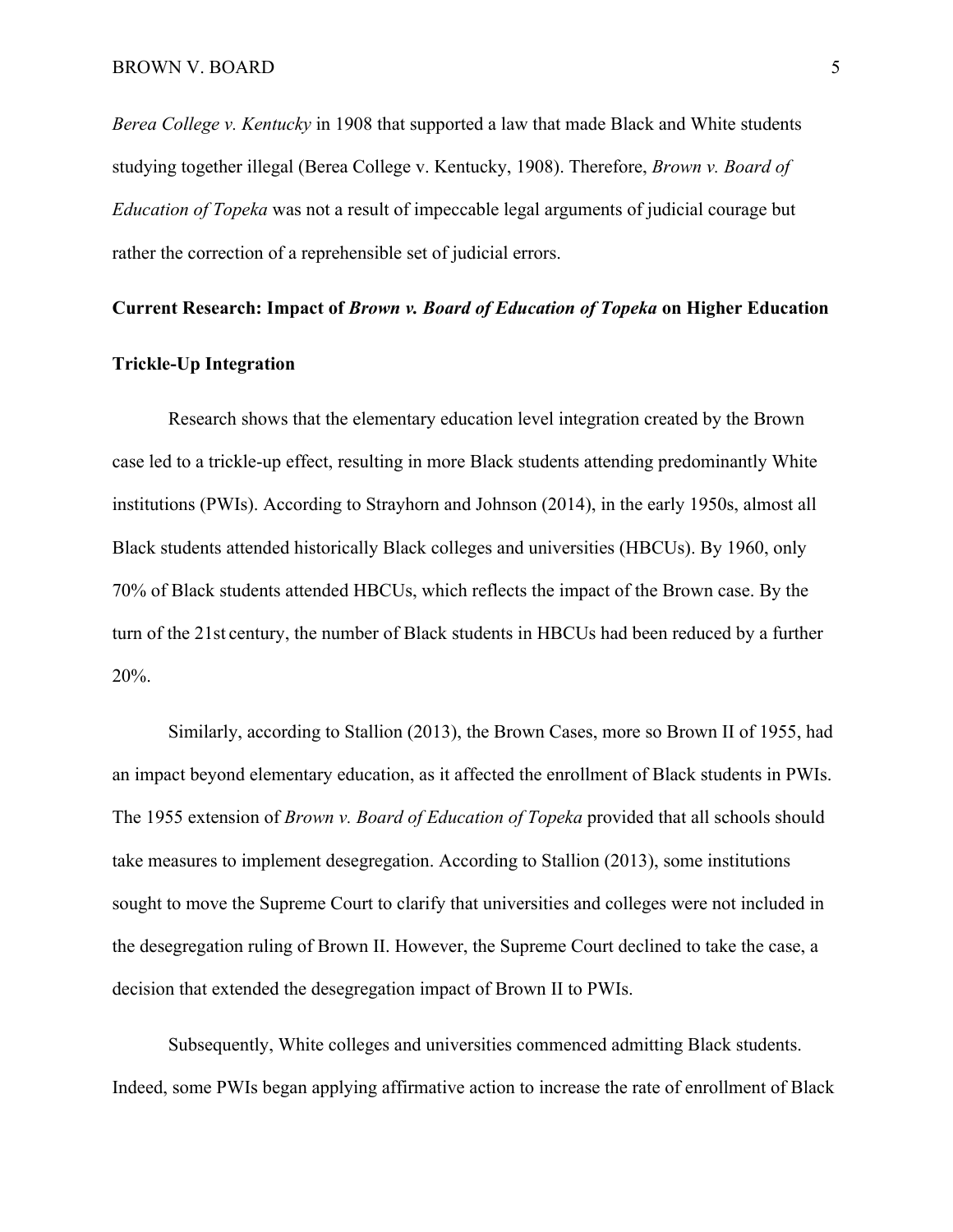students. Brown II thus contributed to the increased number of Black students who enrolled in and graduated from PWIs (López & Burciaga, 2014). Often, the institution of higher learning that a student attends has an impact on the quality and number of job opportunities available to them. Unlike one's elementary or high school education, a degree is intertwined with the institution that issued it. Limiting Black students to degrees only from HBCUs limited their chances in the professional arena (López & Burciaga, 2014).

However, according to Anderson (2018), the letter and wording of *Brown v. Board of Education of Topeka* had an unintended negative impact on Black higher education, and by extension, aided in eroding social justice. As Anderson (2018) argues and Hockett (2017) concurs, in the Brown Case, the Supreme Court ruled against school segregation but did not expressly attack the philosophy behind school segregation. School segregation was built upon an idea that Blacks were intellectually inferior to Whites. Part of the arguments made in the case, including scientific evidence based on doll experiments by Kenneth B. Clark and Mamie K. Clark, explicitly put forth the notion that Black education was inferior to White education. In the aftermath of the ruling, the general notion that Black education was inferior led to a substantive decline in perception about Black education (Hockett, 2017). By the 1950s, that perceived inferior status of Black higher education (i.e., systems such as HBCUs) had been growing in America (Lee, 2017). This notion affected the reputation of HBCUs and of Black educators. Further, Southern states continued legally supporting discriminatory practices such as firing Black educators and school administrators (Lee, 2017). Since higher education is intertwined with the institution that a student attended, the notion of HBCUs being inferior affected school enrollment and reputation to the detriment of students in these institutions. Having a degree from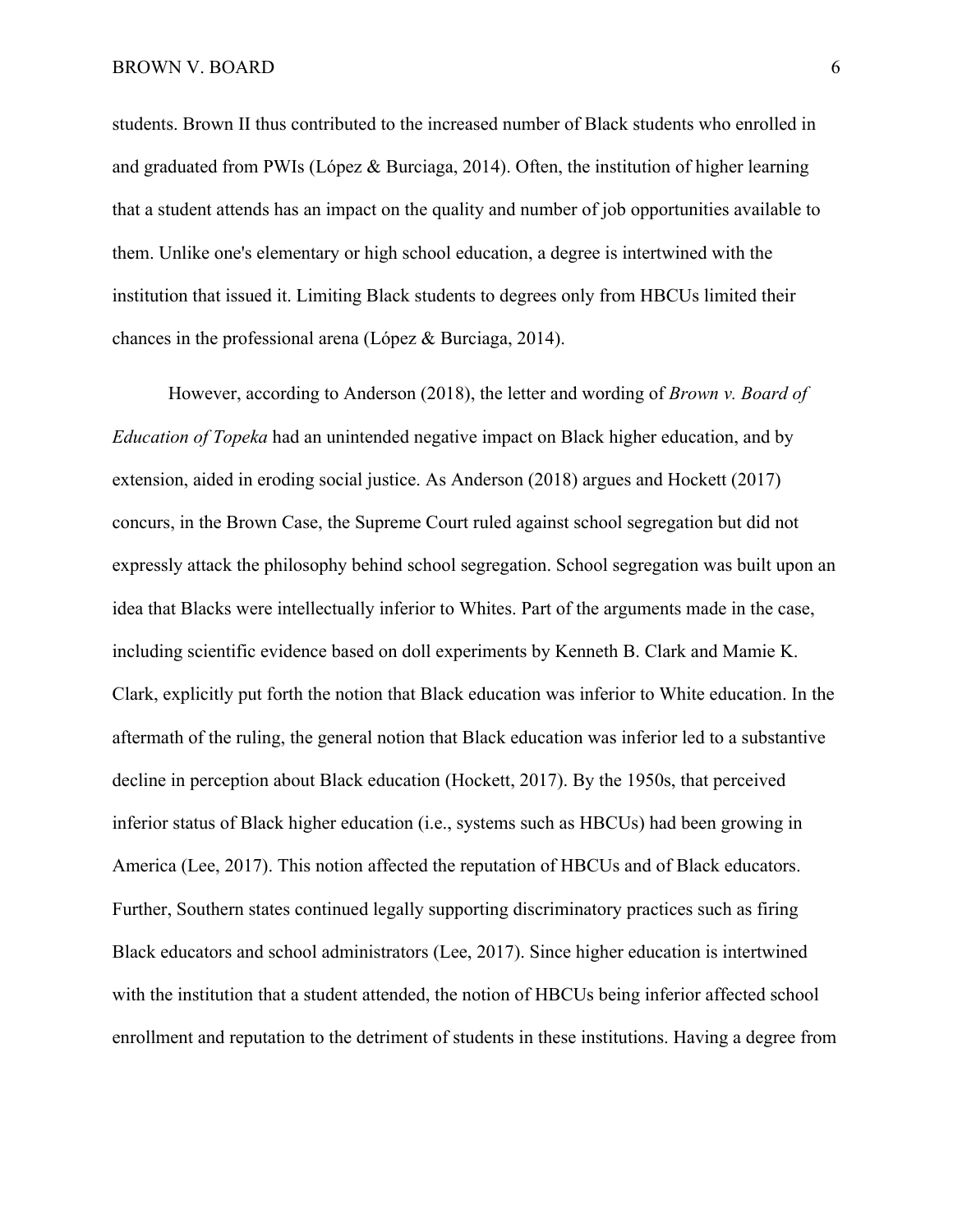an HBCU institution limited the chances of a graduate competing effectively in the job market, which further eroded any notion of social justice.

## **Pertinent Case Law**

Whereas *Brown v. Board of Education of Topeka* may not be remarkable in terms of the legal arguments involved, it does stand out as a pacesetter for case law and the creation of legal precedent. As the court with the highest jurisdiction in America, the Supreme Court is not per se bound by the rules of Stare Decisis (Segall, 2018). Under Stare Decisis, the decision of a court is bound by the decision made in the past, based on the same facts and laws. In the Brown case, there was a settled judicial precedent that providing the same quality of education in colored schools met the requirements of the Equal Protection Clause of the 14<sup>th</sup> Amendment. The US District Court for the District of Kansas had relied on this position, as settled in *Plessy v. Ferguson*, to rule against the Browns leading to the Supreme Court hearing (Brown v. Board of Education, 1954). If the Supreme Court had followed pertinent case law, it would also have found in favor of the school district. However, to its credit, the court elected to change the pertinent case law, instead of adhering to it, hence setting new case law on the issue.

# **Discussion: Application of the Law and Its Impact on Higher Education**

The case *Brown v. Board of Education of Topeka* expressly addressed elementary education only but canvassed all education, including higher education. Successfully completing elementary education is primary to the eventual enrollment and completion of higher education. Further, the completion of higher education is vital to attaining social justice, as it provides a fair chance of sharing in available economic opportunities (Sumida & Abeita, 2018). For a start, the Brown case enabled more Black students to get an elementary education by making traditionally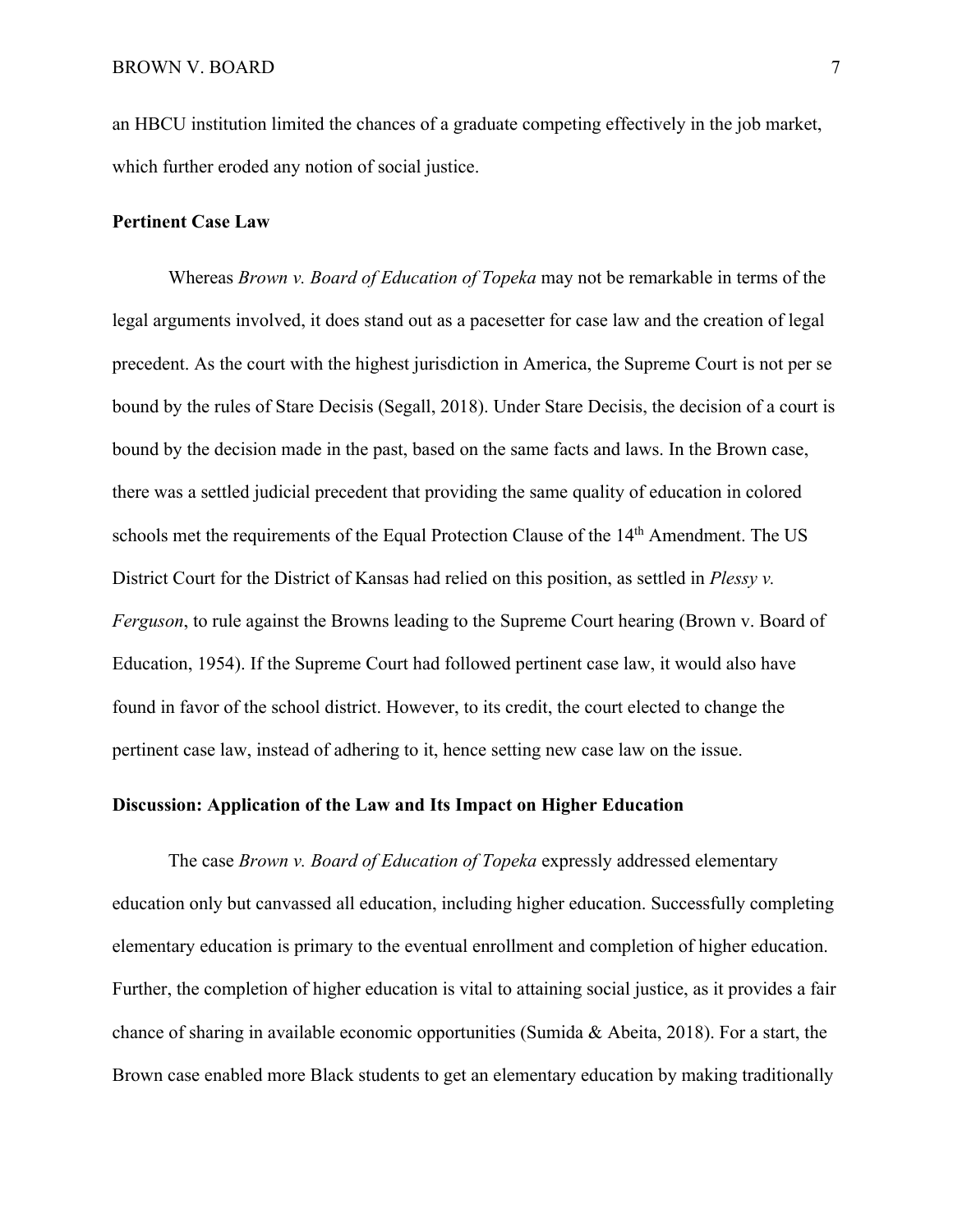White schools available to them. With more Black students attending elementary schools, there was a likelihood of more Black students proceeding to high school and later to colleges and universities (Deibel, 2016). In turn, graduating from an institution of higher learning increased Black people's chances of participating in the job market and thus can alleviate generational poverty.

However, this argument falls apart in the face of the day-to-day injustices that persisted despite integrating schools. To truly achieve the "equal opportunity" promised by US legislation, it is required that every individual also has equal footing. Equity in education means students can attend the same classes, but disrupting persistent racial injustice requires more than the legislation presented in *Brown v. Board* and related cases.

Brown's case was also applied in opening places for Black students in traditionally White higher education institutions, including colleges and universities (Deibel, 2016). Some states such as Kentucky had express laws that prohibited the enrollment of Black and White students in the same institutions. The Kentucky law also provided that if an institution elected to have a campus for Black students, it should be at least 25 miles from the White students' campus (Berea College v. Kentucky, 1908). Several other states had laws, rules, and regulations that sought to prevent Black students from accessing higher education or studying alongside their White counterparts. Brown's case not only outlawed such laws, rules, and regulations, but also allowed willing states to commence affirmative action to increase the enrollment of Black students in traditionally White schools.

Notably, the application of the decision in *Brown v. Board of Education of Topeka* faced hostile opposition, more so in the Southern states. The Supreme Court was compelled to hear two more Brown Cases, commonly referred to as Brown II and Brown III, to facilitate the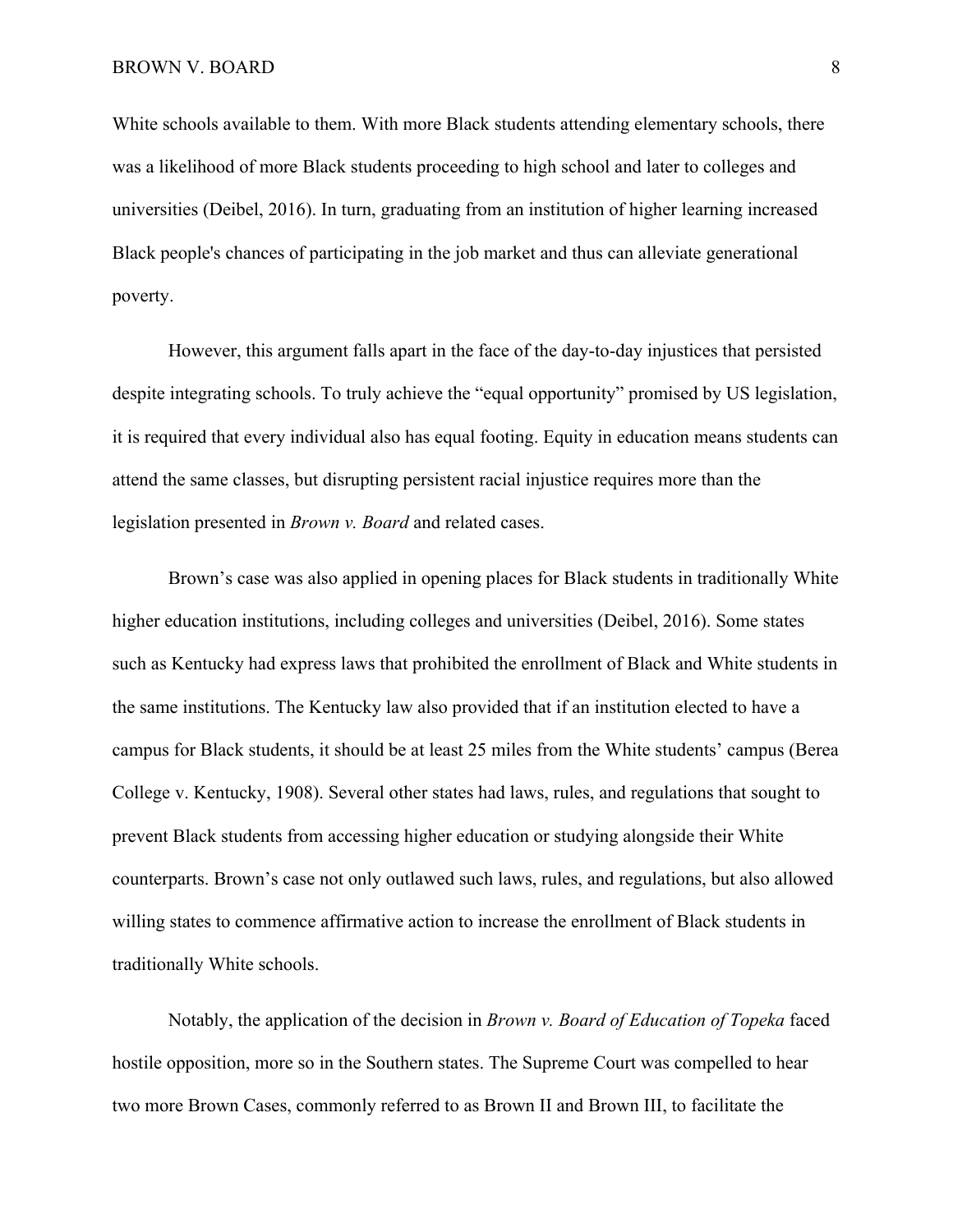implementation of desegregation (López & Burciaga, 2014). Similarly, the federal government was often required to use physical force to ensure desegregation in institutions that presented physical resistance. For example, a decade after the Supreme Court ruling, Alabama Governor George Wallace physically blocked two Black students to keep them from enrolling at the University of Alabama (Lee, 2017). Wallace's actions reflect the grotesque means White supremacists attempted to use to block the application of desegregation. Another extreme example was in Prince Edward County, Virginia, which elected to close all its public schools instead of desegregating them (Scales, 2017). To some extent, these blocking measures succeeded in slowing down and, in some places, reversing the implementation but not in curtailing it (Fiel & Zhang, 2019).

## **Implications for Practice**

The Equal Protection Clause of the 14<sup>th</sup> Amendment of the US Constitution is one of the most important pieces of legislation in US history due to its regular application in administrative and constitutional litigation. The clause suggests that all people should be treated equally in the eyes of the law despite demographic or cultural differences (Hockett, 2017). While such a law is fundamental to social justice and egalitarianism, it is not sufficient on its own. Due to political interests and machinations, the US Supreme Court eroded the Equal Protection Clause and created room for institutionalized racism and racial discrimination (Deibel, 2016). By subjecting higher education to the market at large, the US state has ensured that racial disparity continues to exist. A global rise in new-right and neo-liberal agendas have resulted in a push to remove the burden of education from the state by subjecting it to the public market (Lynch, 2006). Lynch (2006) goes on to note that, " In year 2000 UNESCO estimated that education was a \$2 trillion global 'industry'" (p. 6). This means that market forces dictate who can pursue education by way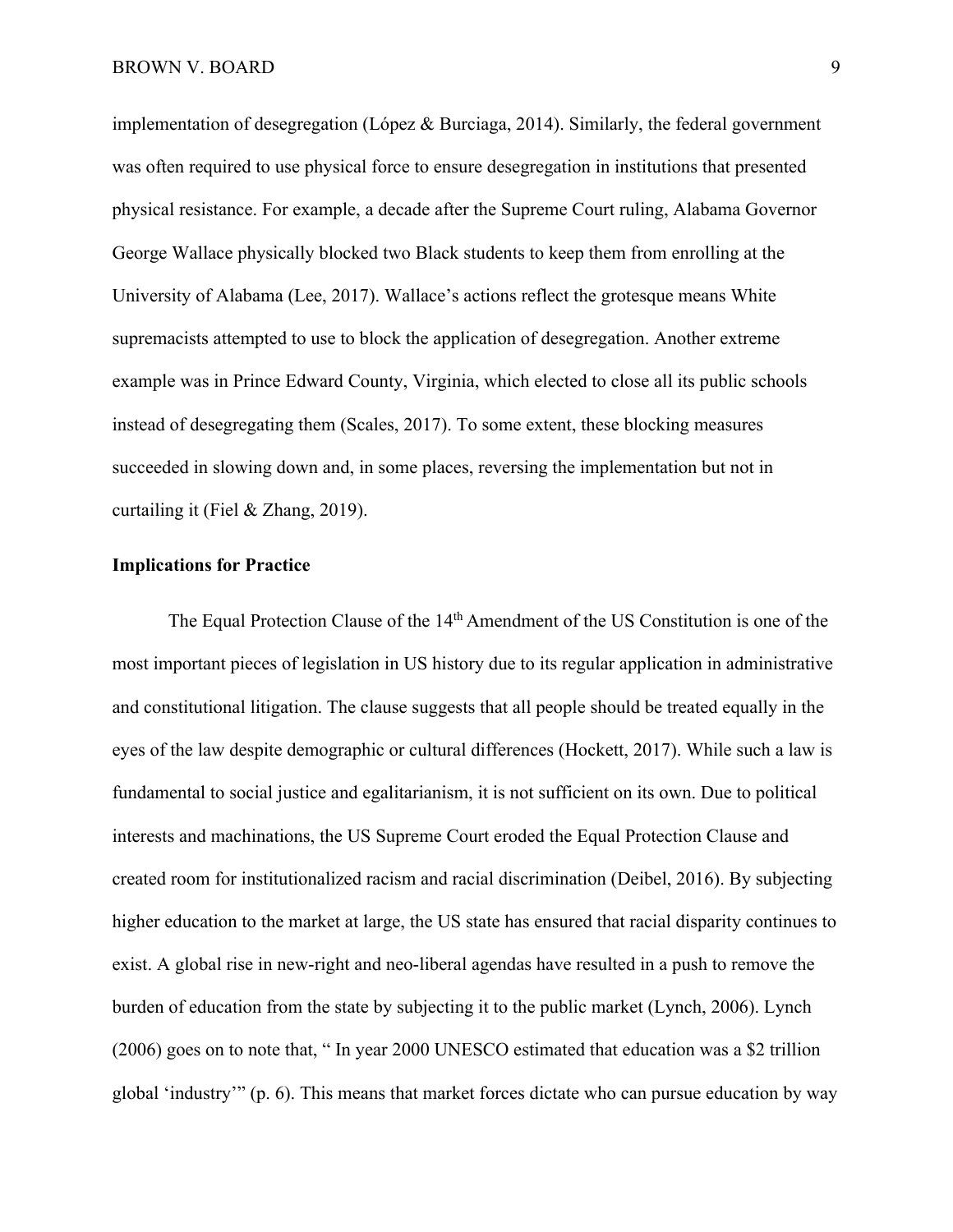of limiting factors such as cost and admissions standards, among others. So while "equal opportunity" exists in the precedent of case law, it has yet to truly manifest by way of promoting equity and social justice.

The primary implication of *Brown v. Board of Education of Topeka* was to restore the sanctity of the Equal Protection Clause by reversing all precedent that had eroded the protections established by the said clause. While the case had a monumental impact on education generally, including higher education, arguably its largest impact went beyond education to affect all constitutional law-related litigation (Deibel, 2016). Due to Brown's case, all Americans can claim the rights and privileges enshrined in the US Constitution and its amendments.

### **Conclusion**

In an ideal society, the case *Brown v. Board of Education of Topeka* would never have been necessary. Similarly, the Equal Protection Clause of the 14<sup>th</sup> Amendment, which informed the Brown ruling, was equally unnecessary since America was built on the notion of absolute equality. Unfortunately, politics obscured constitutional law, leading to the continuation of slavery, the Civil War, and grotesque judicial precedents such as *Plessy v. Ferguson* and *Berea College v. Kentucky*. While legally, Brown's case cleaned the slate and provided a sound judicial precedent for the Equal Protection Clause in education, it did not address what would come with further reform. Due to Brown's decision, more Black people were able to participate in education. Yet there is still a large racial disparity today, which indicates that the ruling and its subsequent effects have done little to address the core causes of injustice in the US. The ruling of *Brown v. Board* must not be overlooked, but as a society, we must not rest on our laurels thinking progress has been completely realized.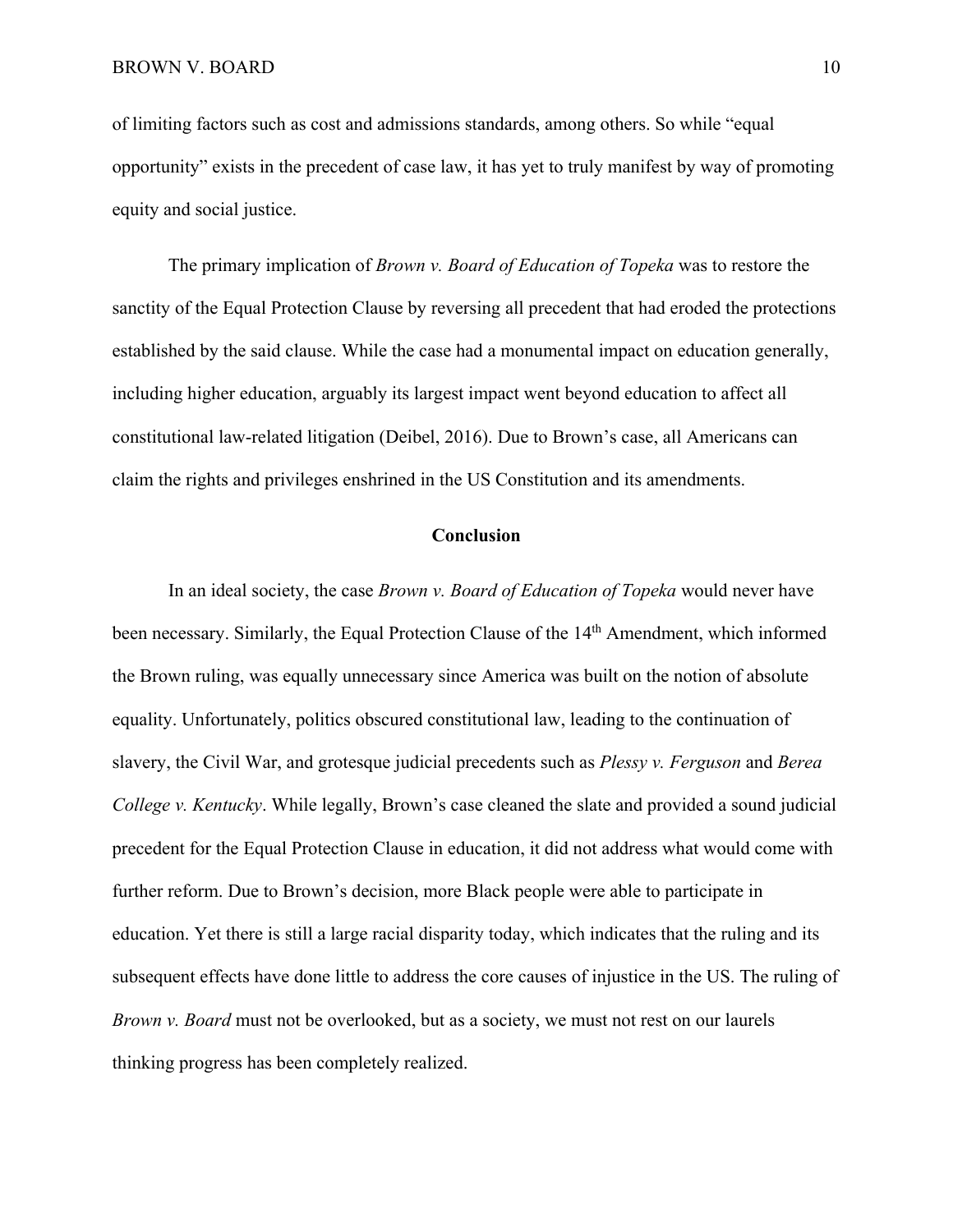#### References

- Anderson, C. E. (2018). Black educators after Brown vs. Board of Education. *The Alexandrian*, *7*(1). 26–41
- *Berea College v. Kentucky*, 211 U.S. 45, 29 S. Ct. 33, 53 L. Ed. 81 (1908).
- Brown H. C., & Brown, S. M. (2017). Brown versus Board at 62: Marching back into the future. *Education, Citizenship and Social Justice*, *12*(3), 244–251.

*Brown v. Board of Education*, 347 U.S. 483, 74 S. Ct. 686, 98 L. Ed. 873 (1954).

*Cumming v. Richmond County Bd. of Ed.*, 175 U.S. 528, 20 S. Ct. 197, 44 L. Ed. 262 (1899).

- Deibel, Z. (2016). *Thurgood Marshall and Brown v. Board of Education of Topeka*. Cavendish Square Publishing, LLC.
- Fiel, J. E., & Zhang, Y. (2019). With all deliberate speed: The reversal of court-ordered school desegregation, 1970–2013. *American Journal of Sociology*, *124*(6), 1685–1719.
- Hockett, J. D. (2017). Brown v. Board of Education and the symbolic uses of supreme court decisions in American politics. *Juris Poiesis-Qualis B1*, *20*(23), 68–124.
- Lee, K. I. (2017). *Black bodies in the schoolhouse door: Material rhetoric and student activism at the University of Alabama* (Doctoral dissertation, University of Alabama Libraries).
- López, G. R., & Burciaga, R. (2014). The troublesome legacy of Brown v. Board of Education. *Educational Administration Quarterly*, *50*(5), 796–811.
- Lynch, K. (2006). Neo-liberalism and marketisation: The implications for higher education. *European Educational Research Journal, 5*(1), 1–17. https://doi.org/10.2304/eerj.2006.5.1.1